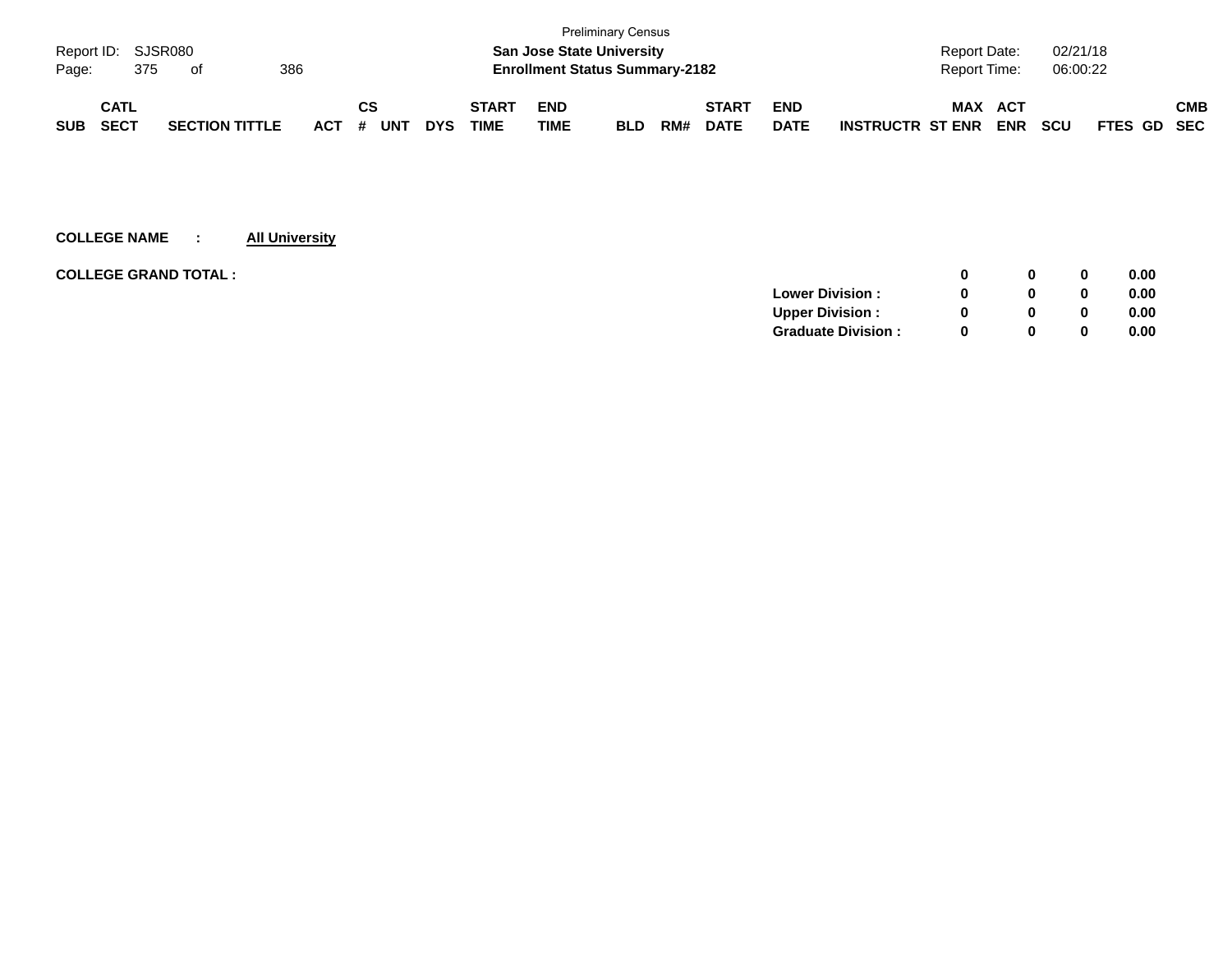| Report ID:<br>Page: | 379                        | <b>SJSR080</b><br>386<br>of                               |                |           |         |            |                             | <b>San Jose State University</b><br><b>Enrollment Status Summary-2182</b> | <b>Preliminary Census</b> |     |                             |                           |                                                            |          | <b>Report Date:</b><br><b>Report Time:</b> | 02/21/18<br>06:00:22 |                           |     |                          |
|---------------------|----------------------------|-----------------------------------------------------------|----------------|-----------|---------|------------|-----------------------------|---------------------------------------------------------------------------|---------------------------|-----|-----------------------------|---------------------------|------------------------------------------------------------|----------|--------------------------------------------|----------------------|---------------------------|-----|--------------------------|
| <b>SUB</b>          | <b>CATL</b><br><b>SECT</b> | <b>SECTION TITTLE</b>                                     | <b>ACT</b>     | <b>CS</b> | # UNT   | <b>DYS</b> | <b>START</b><br><b>TIME</b> | <b>END</b><br><b>TIME</b>                                                 | <b>BLD</b>                | RM# | <b>START</b><br><b>DATE</b> | <b>END</b><br><b>DATE</b> | <b>INSTRUCTR ST ENR</b>                                    |          | MAX ACT<br><b>ENR</b>                      | <b>SCU</b>           | FTES GD                   |     | <b>CMB</b><br><b>SEC</b> |
| <b>College</b>      | Department :               | <b>All University</b><br><b>Intercollegiate Athletics</b> |                |           |         |            |                             |                                                                           |                           |     |                             |                           |                                                            |          |                                            |                      |                           |     |                          |
| ATH                 | 2101                       | Baseball-Men                                              | ACT            |           | 18 1.0  | TBA        |                             |                                                                           |                           |     |                             | 01/24/18 05/14/18 E Daley |                                                            | A        | 32<br>50                                   | 32                   | 2.13                      | 0   |                          |
| ATH                 | 21 02                      | Baseball-Men                                              | <b>ACT</b>     |           | 18 1.0  | <b>TBA</b> |                             |                                                                           |                           |     |                             | 01/24/18 05/14/18         | E Daley<br>Total:                                          | Α        | 20<br>$\overline{1}$<br>70<br>33           | $\overline{1}$<br>33 | 0.07<br>2.20              | 0   |                          |
| ATH                 | 2S 01                      | Skls Dvlo BsBI-Men                                        | ACT            |           | 18 1.0  | <b>TBA</b> |                             |                                                                           |                           |     |                             | 01/24/18 05/14/18 E Daley |                                                            | A        | 26<br>50                                   | 26                   | 1.73                      | - 0 |                          |
| ATH                 | 2S 02                      | Skls Dvlo BsBI-Men                                        | ACT            |           | 18 1.0  | <b>TBA</b> |                             |                                                                           |                           |     |                             | 01/24/18 05/14/18         | E Daley<br>Total:                                          | Α        | $\overline{2}$<br>20<br>70<br>28           | $\overline{2}$<br>28 | 0.13<br>1.87              | 0   |                          |
| ATH                 | 4101                       | Basketball-Men                                            | ACT            |           | 18 1.0  | TBA        |                             |                                                                           |                           |     | 01/24/18                    |                           | 05/14/18 J Prioleau                                        | A        | 10<br>40                                   | 10                   | 0.67                      | 0   |                          |
| ATH                 | 41 02                      | Basketball-Men                                            | <b>ACT</b>     |           | 18 1.0  | <b>TBA</b> |                             |                                                                           |                           |     |                             | 01/24/18 05/14/18         | J Prioleau                                                 | A        | 20<br>$\overline{1}$                       | $\overline{1}$       | 0.07                      | 0   |                          |
|                     |                            |                                                           |                |           |         |            |                             |                                                                           |                           |     |                             |                           | Total:                                                     |          | 60<br>11                                   | 11                   | 0.73                      |     |                          |
| ATH                 | 4S 01                      | Skl Dvlp Bkbl-Men                                         | ACT            | 18        | $-1.0$  | <b>TBA</b> |                             |                                                                           |                           |     | 01/24/18                    | 05/14/18                  | J Prioleau                                                 | A        | 40<br>6                                    | 6                    | 0.40                      | 0   |                          |
| ATH                 | 4S 02                      | Skl Dvlp Bkbl-Men                                         | <b>ACT</b>     |           | 18 1.0  | TBA        |                             |                                                                           |                           |     |                             | 01/24/18 05/14/18         | J Prioleau                                                 | A        | $\mathbf{1}$<br>20                         | $\mathbf{1}$         | 0.07                      | 0   |                          |
|                     |                            |                                                           |                |           |         |            |                             |                                                                           |                           |     |                             |                           | Total:                                                     |          | $\overline{7}$<br>60                       | $\overline{7}$       | 0.47                      |     |                          |
| ATH                 | 61 01                      | Basketball-Women                                          | ACT            | 18        | $-1.0$  | <b>TBA</b> |                             |                                                                           |                           |     | 01/24/18                    | 05/14/18                  | D Muscatell                                                | A        | 50<br>11                                   | 11                   | 0.73                      | 0   |                          |
| ATH                 | 61 02                      | Basketball-Women                                          | <b>ACT</b>     |           | 18 1.0  | <b>TBA</b> |                             |                                                                           |                           |     |                             | 01/24/18 05/14/18         | D Muscatell A                                              |          | 20<br>$\mathbf 0$                          | $\mathbf 0$          | 0.00                      | 0   |                          |
|                     |                            |                                                           |                |           |         |            |                             |                                                                           |                           |     |                             |                           | Total:                                                     |          | 70<br>11                                   | 11                   | 0.73                      |     |                          |
| ATH                 | 6S 01                      | Skl Dvlop Bkbl-Wo                                         | ACT            | 18        | $-1.0$  | <b>TBA</b> |                             |                                                                           |                           |     | 01/24/18                    | 05/14/18                  | D Muscatell                                                | A        | 50<br>10                                   | 10                   | 0.67                      | 0   |                          |
| ATH                 | 6S 02                      | Skl Dvlop Bkbl-Wo                                         | <b>ACT</b>     |           | 18 1.0  | TBA        |                             |                                                                           |                           |     |                             | 01/24/18 05/14/18         | D Muscatell A                                              |          | 20<br>$\mathbf 0$                          | 0                    | 0.00                      | 0   |                          |
|                     |                            |                                                           |                |           |         |            |                             |                                                                           |                           |     |                             |                           | Total:                                                     |          | 70<br>10                                   | 10                   | 0.67                      |     |                          |
| ATH                 | 12101                      | Football-Men                                              | ACT            | 18        | $-1.0$  | <b>TBA</b> |                             |                                                                           |                           |     | 01/24/18                    | 05/14/18                  | <b>B</b> Brennan                                           | A        | 20<br>25                                   | 25                   | 1.67                      | 0   |                          |
| ATH                 | 121 02                     | Football-Men                                              | <b>ACT</b>     | 18        | 1.0     | <b>TBA</b> |                             |                                                                           |                           |     | 01/24/18                    | 05/14/18                  | <b>B</b> Brennan                                           | A        | 20<br>21                                   | 21                   | 1.40                      | 0   |                          |
| ATH                 | 12103                      | Football-Men                                              | <b>ACT</b>     | 18        | 1.0     | <b>TBA</b> |                             |                                                                           |                           |     | 01/24/18                    | 05/14/18                  | <b>B</b> Brennan                                           | A        | 20<br>22                                   | 22                   | 1.47                      | 0   |                          |
| ATH                 | 12104                      | Football-Men                                              | ACT            |           | 18 1.0  | <b>TBA</b> |                             |                                                                           |                           |     |                             |                           | 01/24/18 05/14/18 B Brennan                                | A        | 20<br>13                                   | 13                   | 0.87                      | 0   |                          |
| <b>ATH</b>          | 121 05                     | Football-Men                                              | ACT            |           | 18  1.0 | TBA        |                             |                                                                           |                           |     |                             |                           | 01/24/18 05/14/18 B Brennan                                | A        | 20<br>0                                    | 0                    | 0.00                      | 0   |                          |
| ATH                 | 12106                      | Football-Men                                              | ACT            |           | 18 1.0  | TBA        |                             |                                                                           |                           |     |                             |                           | 01/24/18 05/14/18 B Brennan                                | A        | 20                                         |                      | 0.07                      | 0   |                          |
| ATH                 | 12107                      | Football-Men                                              | <b>ACT</b>     |           | 18 1.0  | TBA        |                             |                                                                           |                           |     |                             |                           | 01/24/18 05/14/18 B Brennan                                | A        | 20<br>1                                    | 1                    | 0.07                      | 0   |                          |
| ATH                 | 12108                      | Football-Men                                              | ACT 18 1.0 TBA |           |         |            |                             |                                                                           |                           |     |                             |                           | 01/24/18 05/14/18 B Brennan<br>Total:                      | A<br>160 | 20<br>0<br>83                              | 0<br>83              | 0.00<br>5.53              | 0   |                          |
|                     |                            |                                                           |                |           |         |            |                             |                                                                           |                           |     |                             |                           |                                                            |          |                                            |                      |                           |     |                          |
| ATH                 | 12S 01                     | Skl Dvlp Football                                         | ACT 18 1.0     |           |         | TBA        |                             |                                                                           |                           |     |                             |                           | 01/24/18 05/14/18 B Brennan                                | A        | 20<br>30                                   | 30                   | $2.02$ 1                  |     |                          |
| ATH                 | 12S 02                     | Skl Dvlp Football<br>12S 03 Skl Dvlp Football             | ACT 18 1.0     |           |         | TBA        |                             |                                                                           |                           |     |                             |                           | 01/24/18 05/14/18 B Brennan<br>01/24/18 05/14/18 B Brennan | A        | 20<br>20<br>20<br>15                       | 20<br>15             | $1.33 \ 0$<br>$1.00 \t 0$ |     |                          |
| ATH                 |                            |                                                           | ACT 18 1.0 TBA |           |         |            |                             |                                                                           |                           |     |                             |                           |                                                            | A        |                                            |                      |                           |     |                          |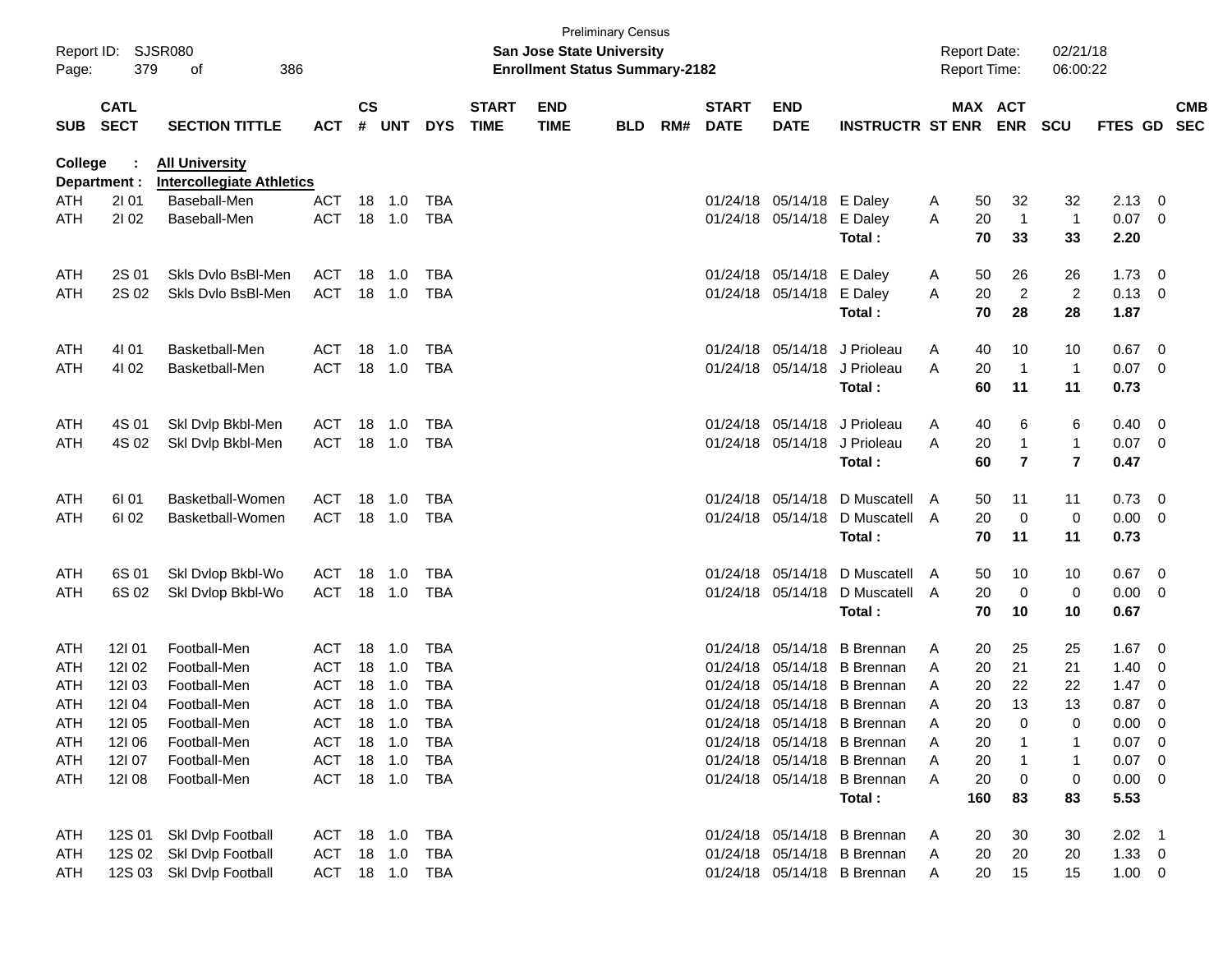| Page:      | Report ID: SJSR080<br>380  | 386<br>of               |                |                    |            |            |                             | San Jose State University<br><b>Enrollment Status Summary-2182</b> | <b>Preliminary Census</b> |     |                             |                            |                                | <b>Report Date:</b><br>Report Time: |                       |                 | 02/21/18<br>06:00:22    |                |                          |                          |
|------------|----------------------------|-------------------------|----------------|--------------------|------------|------------|-----------------------------|--------------------------------------------------------------------|---------------------------|-----|-----------------------------|----------------------------|--------------------------------|-------------------------------------|-----------------------|-----------------|-------------------------|----------------|--------------------------|--------------------------|
| <b>SUB</b> | <b>CATL</b><br><b>SECT</b> | <b>SECTION TITTLE</b>   | <b>ACT</b>     | $\mathsf{cs}$<br># | <b>UNT</b> | <b>DYS</b> | <b>START</b><br><b>TIME</b> | <b>END</b><br><b>TIME</b>                                          | <b>BLD</b>                | RM# | <b>START</b><br><b>DATE</b> | <b>END</b><br><b>DATE</b>  | <b>INSTRUCTR ST ENR</b>        |                                     | MAX ACT<br><b>ENR</b> |                 | SCU                     | <b>FTES GD</b> |                          | <b>CMB</b><br><b>SEC</b> |
| ATH        | 12S 04                     | Skl Dvlp Football       | ACT            | 18                 | 1.0        | <b>TBA</b> |                             |                                                                    |                           |     | 01/24/18                    |                            | 05/14/18 B Brennan             | A                                   | 20                    | 0               | 0                       | 0.00           | - 0                      |                          |
| <b>ATH</b> | 12S 05                     | Skl Dvlp Football       | ACT            | 18                 | 1.0        | <b>TBA</b> |                             |                                                                    |                           |     |                             |                            | 01/24/18 05/14/18 B Brennan    | A                                   | 20                    | 0               | 0                       | 0.00           | 0                        |                          |
| <b>ATH</b> | 12S 06                     | Skl Dvlp Football       | <b>ACT</b>     | 18                 | 1.0        | <b>TBA</b> |                             |                                                                    |                           |     |                             |                            | 01/24/18 05/14/18 B Brennan    | A                                   | 20                    | $\mathbf{1}$    | $\mathbf{1}$            | 0.07           | $\overline{\mathbf{0}}$  |                          |
| ATH        | 12S 07                     | Skl Dvlp Football       | <b>ACT</b>     | 18                 | 1.0        | <b>TBA</b> |                             |                                                                    |                           |     |                             |                            | 01/24/18 05/14/18 B Brennan    | A                                   | 20                    | 0               | 0                       | 0.00           | $\overline{0}$           |                          |
| ATH        | 12S 08                     | Skl Dvlp Football       | <b>ACT</b>     |                    | 18 1.0     | <b>TBA</b> |                             |                                                                    |                           |     |                             |                            | 01/24/18 05/14/18 B Brennan    | A                                   | 20                    | 0               | 0                       | 0.00           | $\overline{\mathbf{0}}$  |                          |
|            |                            |                         |                |                    |            |            |                             |                                                                    |                           |     |                             |                            | Total:                         | 160                                 |                       | 66              | 66                      | 4.42           |                          |                          |
| ATH        | 14101                      | Golf-Men                | <b>ACT</b>     |                    | 18 1.0     | TBA        |                             |                                                                    |                           |     |                             |                            | 01/24/18 05/14/18 J Kennaday A |                                     | 25                    | 7               | 7                       | 0.47           | $\overline{\phantom{0}}$ |                          |
|            |                            |                         |                |                    |            |            |                             |                                                                    |                           |     |                             |                            | Total:                         |                                     | 25                    | $\overline{7}$  | $\overline{\mathbf{r}}$ | 0.47           |                          |                          |
| ATH        | 14S 01                     | Skl Dvlp Golf-Men       | <b>ACT</b>     |                    | 19 1.0     | TBA        |                             |                                                                    |                           |     |                             |                            | 01/24/18 05/14/18 J Kennaday A |                                     | 25                    | 5               | 5                       | 0.33           | $\overline{\phantom{0}}$ |                          |
|            |                            |                         |                |                    |            |            |                             |                                                                    |                           |     |                             |                            | Total:                         |                                     | 25                    | $5\phantom{.0}$ | 5                       | 0.33           |                          |                          |
| ATH        | 16101                      | Golf-Women              | <b>ACT</b>     |                    | 19 1.0     | TBA        |                             |                                                                    |                           |     |                             | 01/24/18 05/14/18          | J Dormann                      | A                                   | 25                    | 6               | 6                       | 0.40           | $\overline{\phantom{0}}$ |                          |
|            |                            |                         |                |                    |            |            |                             |                                                                    |                           |     |                             |                            | Total:                         |                                     | 25                    | 6               | 6                       | 0.40           |                          |                          |
| ATH        |                            | 16S 01 SkI Dvlp Golf-Wo | ACT            |                    | 19 1.0     | TBA        |                             |                                                                    |                           |     |                             | 01/24/18 05/14/18          | D Dormann                      | A                                   | 25                    | 3               | 3                       | 0.20           | $\overline{\phantom{0}}$ |                          |
|            |                            |                         |                |                    |            |            |                             |                                                                    |                           |     |                             |                            | Total:                         |                                     | 25                    | 3               | 3                       | 0.20           |                          |                          |
|            |                            |                         |                |                    |            |            |                             |                                                                    |                           |     |                             |                            |                                |                                     |                       |                 |                         |                |                          |                          |
| ATH        | 20101                      | Gymnastics-Women        | ACT 19 1.0     |                    |            | TBA        |                             |                                                                    |                           |     |                             |                            | 01/24/18 05/14/18 W Wright     | A                                   | 50<br>50              | 8<br>8          | 8                       | 0.53<br>0.53   | $\overline{\phantom{0}}$ |                          |
|            |                            |                         |                |                    |            |            |                             |                                                                    |                           |     |                             |                            | Total:                         |                                     |                       |                 | 8                       |                |                          |                          |
| ATH        |                            | 20S 01 Skls Dvlp Gym-Wo | ACT            |                    | 19 1.0     | TBA        |                             |                                                                    |                           |     |                             |                            | 01/24/18 05/14/18 W Wright     | A                                   | 20                    | 7               | 7                       | $0.47 \ 0$     |                          |                          |
|            |                            |                         |                |                    |            |            |                             |                                                                    |                           |     |                             |                            | Total:                         |                                     | 20                    | $\overline{7}$  | $\overline{\mathbf{r}}$ | 0.47           |                          |                          |
| ATH        | <b>26101</b>               | Tennis-Women            | <b>ACT</b>     |                    | 19 1.0     | TBA        |                             |                                                                    |                           |     |                             |                            | 01/24/18 05/14/18 C Skorupka A |                                     | 40                    | $\mathbf 1$     | 1                       | $0.07$ 0       |                          |                          |
|            |                            |                         |                |                    |            |            |                             |                                                                    |                           |     |                             |                            | Total:                         |                                     | 40                    | $\mathbf{1}$    | $\mathbf 1$             | 0.07           |                          |                          |
|            |                            |                         |                |                    |            |            |                             |                                                                    |                           |     |                             |                            |                                |                                     |                       |                 |                         |                |                          |                          |
| ATH        | 26S 01                     | Skl Dvlp Ten-Wo         | ACT            |                    | 19 1.0     | TBA        |                             |                                                                    |                           |     |                             |                            | 01/24/18 05/14/18 C Skorupka A |                                     | 40                    | $\mathbf 1$     | 1                       | $0.07$ 0       |                          |                          |
|            |                            |                         |                |                    |            |            |                             |                                                                    |                           |     |                             |                            | Total:                         |                                     | 40                    | $\mathbf{1}$    | $\mathbf 1$             | 0.07           |                          |                          |
| ATH        |                            | 301 01 Soccer-Men       | ACT 19 1.0 TBA |                    |            |            |                             |                                                                    |                           |     |                             | 01/24/18 05/14/18 S Tobin  |                                | A                                   | 50                    | 23              | 23                      | $1.53 \t 0$    |                          |                          |
|            |                            |                         |                |                    |            |            |                             |                                                                    |                           |     |                             |                            | Total:                         |                                     | 50                    | 23              | 23                      | 1.53           |                          |                          |
| ATH.       |                            | 30S 01 Skls Dvlp Soccer | ACT 19 1.0 TBA |                    |            |            |                             |                                                                    |                           |     |                             | 01/24/18 05/14/18 S Tobin  |                                | A                                   | 50                    | 14              | 14                      | $0.93$ 0       |                          |                          |
|            |                            |                         |                |                    |            |            |                             |                                                                    |                           |     |                             |                            | Total:                         |                                     | 50<br>14              |                 | 14                      | 0.93           |                          |                          |
|            |                            |                         |                |                    |            |            |                             |                                                                    |                           |     |                             |                            |                                |                                     |                       |                 |                         |                |                          |                          |
| ATH        |                            | 32I 01 Softball-Women   | ACT 18 1.0 TBA |                    |            |            |                             |                                                                    |                           |     |                             | 01/24/18 05/14/18 C Turner |                                | A                                   | 50                    | 28              | 28                      | $1.87 \t 0$    |                          |                          |
|            |                            |                         |                |                    |            |            |                             |                                                                    |                           |     |                             |                            | Total:                         |                                     | 50                    | 28              | 28                      | 1.87           |                          |                          |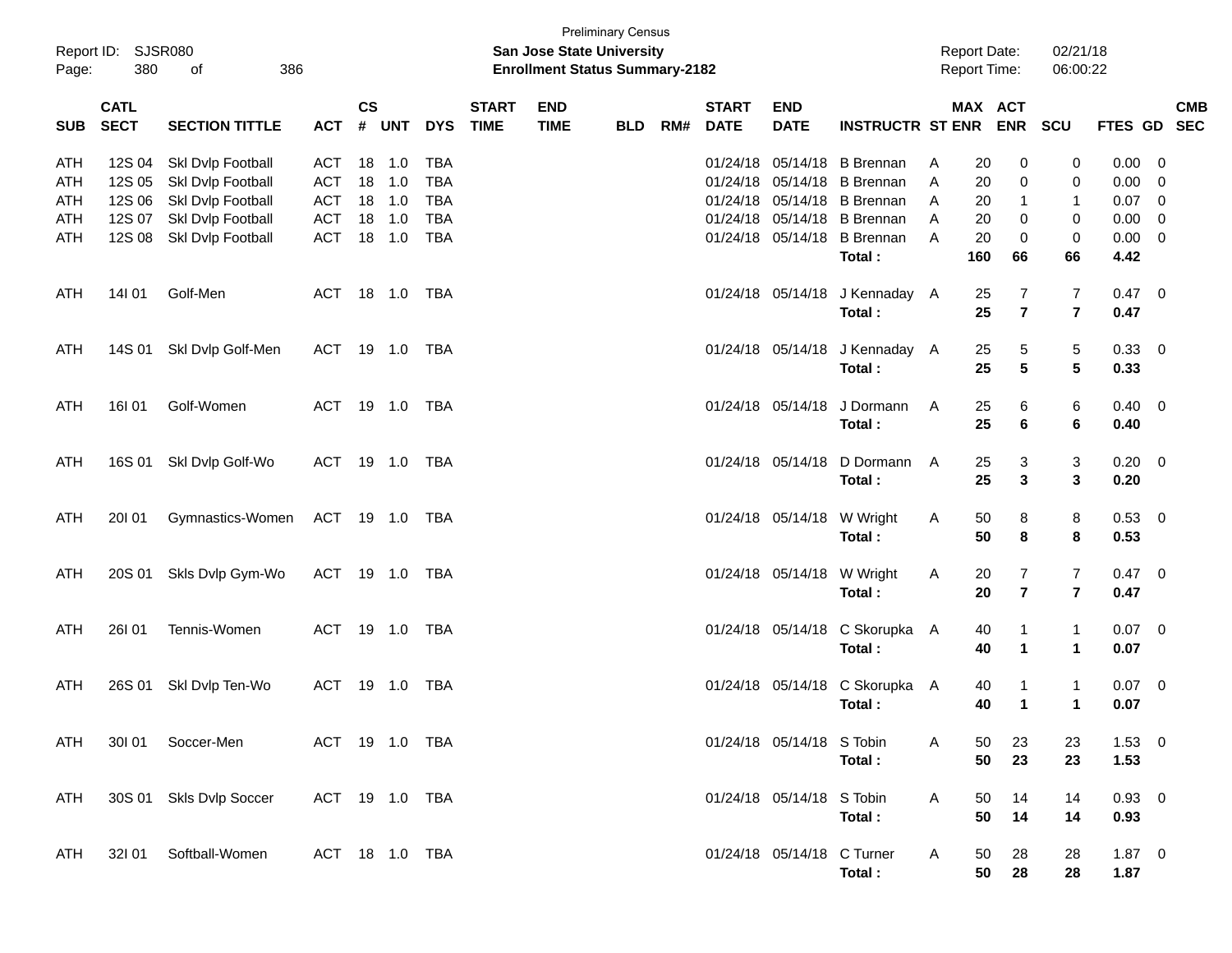| Page:      | Report ID: SJSR080<br>381  | of<br>386                 |                |               |       |            |                             | <b>Preliminary Census</b><br>San Jose State University<br><b>Enrollment Status Summary-2182</b> |            |     |                             |                            |                                       | <b>Report Date:</b><br>Report Time: |                     | 02/21/18<br>06:00:22         |                        |            |
|------------|----------------------------|---------------------------|----------------|---------------|-------|------------|-----------------------------|-------------------------------------------------------------------------------------------------|------------|-----|-----------------------------|----------------------------|---------------------------------------|-------------------------------------|---------------------|------------------------------|------------------------|------------|
| SUB        | <b>CATL</b><br><b>SECT</b> | <b>SECTION TITTLE</b>     | <b>ACT</b>     | $\mathsf{cs}$ | # UNT | <b>DYS</b> | <b>START</b><br><b>TIME</b> | <b>END</b><br><b>TIME</b>                                                                       | <b>BLD</b> | RM# | <b>START</b><br><b>DATE</b> | <b>END</b><br><b>DATE</b>  | <b>INSTRUCTR ST ENR ENR</b>           | MAX ACT                             |                     | SCU                          | FTES GD SEC            | <b>CMB</b> |
| ATH        |                            | 32S 01 SkI Dvlp Sftbl Wo  | ACT 18 1.0 TBA |               |       |            |                             |                                                                                                 |            |     |                             | 01/24/18 05/14/18 C Turner | Total:                                | A<br>50<br>50                       | 28<br>28            | 28<br>28                     | $1.87 \t 0$<br>1.87    |            |
| ATH        | 34101                      | Swimming-Women            | ACT 19 1.0 TBA |               |       |            |                             |                                                                                                 |            |     |                             |                            | 01/24/18 05/14/18 S Hopkins<br>Total: | 50<br>A<br>50                       | 21<br>21            | 21<br>21                     | $1.40 \ 0$<br>1.40     |            |
| ATH        | 34S 01                     | Skl Dvlp Swim-Wo          | ACT 19 1.0 TBA |               |       |            |                             |                                                                                                 |            |     |                             |                            | 01/24/18 05/14/18 S Hopkins<br>Total: | 50<br>A<br>50                       | 15<br>15            | 15<br>15                     | $1.00 \t 0$<br>1.00    |            |
| ATH        | 36I 01                     | Volleyball-Women          | ACT 18 1.0 TBA |               |       |            |                             |                                                                                                 |            |     |                             | 01/24/18 05/14/18          | J Shepardson A<br>Total:              | 50<br>50                            | 11<br>11            | 11<br>11                     | $0.73 \quad 0$<br>0.73 |            |
| ATH        | 36S 01                     | Skls Dvlp Vlybl-Wo        | ACT 18 1.0 TBA |               |       |            |                             |                                                                                                 |            |     |                             | 01/24/18 05/14/18          | J Shepardson A<br>Total:              | 20<br>20                            | 7<br>$\overline{7}$ | 7<br>$\overline{\mathbf{r}}$ | $0.47 \ 0$<br>0.47     |            |
| ATH        | 42101                      | Cross Country Wmn         | ACT 18 1.0 TBA |               |       |            |                             |                                                                                                 |            |     |                             | 01/24/18 05/14/18          | K Watson<br>Total:                    | A<br>30<br>30                       | 27<br>27            | 27<br>27                     | $1.80 \ 0$<br>1.80     |            |
| ATH        | 42S 01                     | Skls Dvlp Crs Ctry        | ACT 18 1.0 TBA |               |       |            |                             |                                                                                                 |            |     |                             | 01/24/18 05/14/18          | K Watson<br>Total:                    | A<br>30<br>30                       | 21<br>21            | 21<br>21                     | $1.40 \ 0$<br>1.40     |            |
| ATH        | 44101                      | Soccer Women              | ACT 18 1.0 TBA |               |       |            |                             |                                                                                                 |            |     |                             | 01/24/18 05/14/18          | L Hanson<br>Total:                    | A<br>30<br>30                       | 23<br>23            | 23<br>23                     | $1.53 \t 0$<br>1.53    |            |
| ATH        | 44S 01                     | Skls Dvlp Soccer W        | ACT 18 1.0 TBA |               |       |            |                             |                                                                                                 |            |     |                             | 01/24/18 05/14/18          | L Hanson<br>Total:                    | A<br>30<br>30                       | 17<br>17            | 17<br>17                     | $1.13 \ 0$<br>1.13     |            |
| <b>ATH</b> | 46I 01                     | Water Polo Women          | ACT            |               |       | TBA        |                             |                                                                                                 |            |     |                             | 01/24/18 05/14/18          | G Sarusi<br>Total:                    | 30<br>A<br>30                       | 27<br>27            | 27<br>27                     | 1.80 0<br>1.80         |            |
| ATH        |                            | 46S 01 Skls Dvlp Wtr Plo  | ACT 18 1.0 TBA |               |       |            |                             |                                                                                                 |            |     |                             | 01/24/18 05/14/18 G Sarusi | Total:                                | Α<br>30<br>30                       | 20<br>20            | 20<br>20                     | $1.33 \ 0$<br>1.33     |            |
| <b>ATH</b> | 48I 01                     | Cross Country Men         | ACT 18 1.0 TBA |               |       |            |                             |                                                                                                 |            |     |                             |                            | 01/24/18 05/14/18 K Watson<br>Total:  | Α<br>20<br>20                       | 8<br>8              | 8<br>8                       | 0.53 0<br>0.53         |            |
| ATH        |                            | 48S 01 Skls Dvlp Crs Ctry | ACT 18 1.0 TBA |               |       |            |                             |                                                                                                 |            |     |                             |                            | 01/24/18 05/14/18 K Watson<br>Total:  | A<br>20<br>20                       | 7<br>$\overline{7}$ | 7<br>$\overline{\mathbf{r}}$ | $0.47 \ 0$<br>0.47     |            |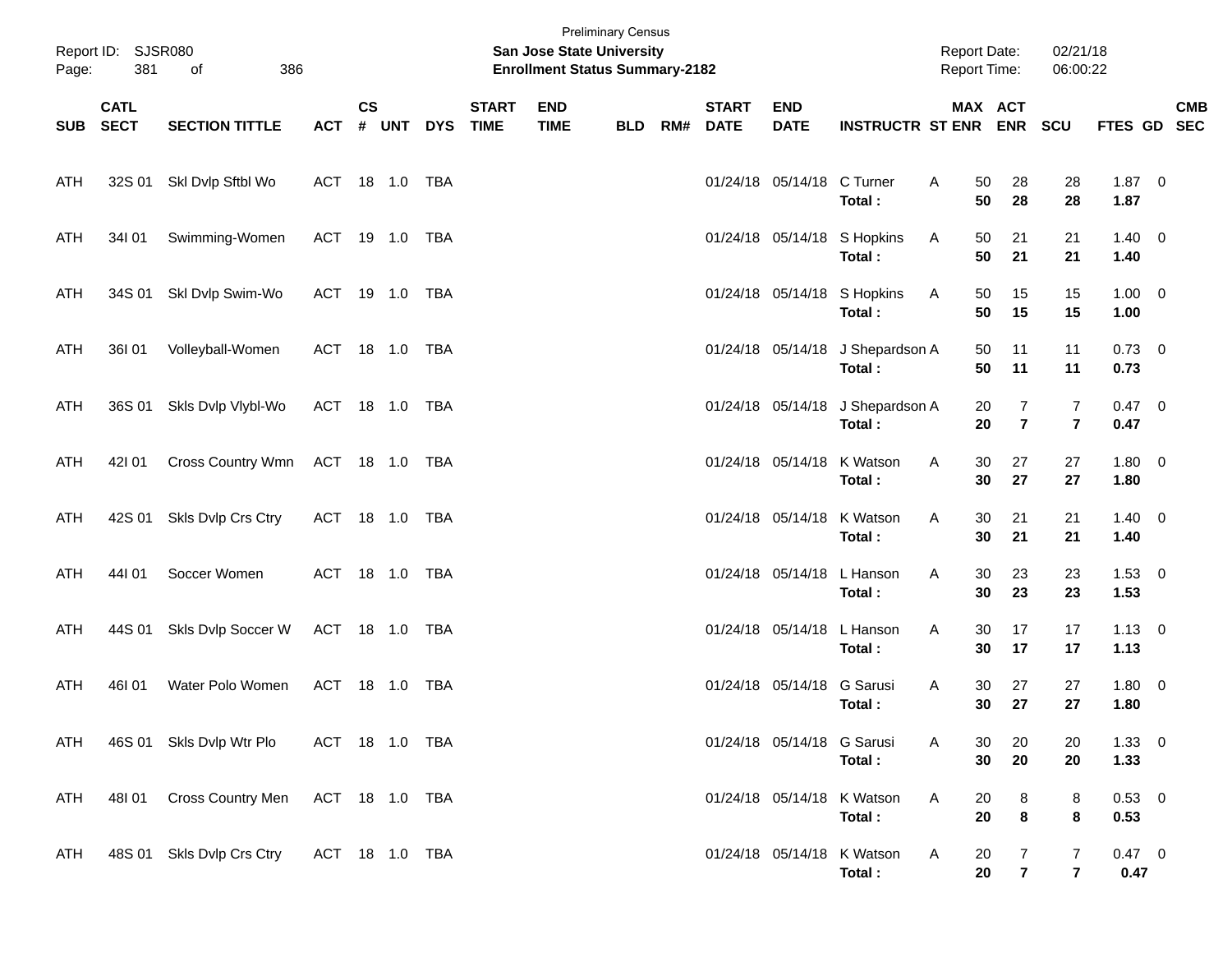| Page:      | Report ID: SJSR080<br>382  | of                    | 386 |               |     |            |                             | <b>San Jose State University</b><br><b>Enrollment Status Summary-2182</b> | <b>Preliminary Census</b> |     |                             |                           |                         | <b>Report Date:</b><br><b>Report Time:</b> |                   | 02/21/18<br>06:00:22 |             |     |
|------------|----------------------------|-----------------------|-----|---------------|-----|------------|-----------------------------|---------------------------------------------------------------------------|---------------------------|-----|-----------------------------|---------------------------|-------------------------|--------------------------------------------|-------------------|----------------------|-------------|-----|
| <b>SUB</b> | <b>CATL</b><br><b>SECT</b> | <b>SECTION TITTLE</b> |     | СS<br>$ACT$ # | UNT | <b>DYS</b> | <b>START</b><br><b>TIME</b> | <b>END</b><br>TIME                                                        | <b>BLD</b>                | RM# | <b>START</b><br><b>DATE</b> | <b>END</b><br><b>DATE</b> | <b>INSTRUCTR ST ENR</b> | <b>MAX</b>                                 | ACT<br><b>ENR</b> | <b>SCU</b>           | FTES GD SEC | СМВ |

| Department : | Intercollegiate Athletics |
|--------------|---------------------------|
|--------------|---------------------------|

| <b>Department:</b> | <b>Intercollegiate Athletics</b> | Department Total:          | 1560 | 584 | 584 | 38.95 |
|--------------------|----------------------------------|----------------------------|------|-----|-----|-------|
|                    |                                  | <b>Lower Division:</b>     | 1560 | 584 | 584 | 38.95 |
|                    |                                  | <b>Upper Division:</b>     |      |     |     | 0.00  |
|                    |                                  | <b>Graduate Division :</b> |      |     |     | 0.00  |
|                    |                                  |                            |      |     |     |       |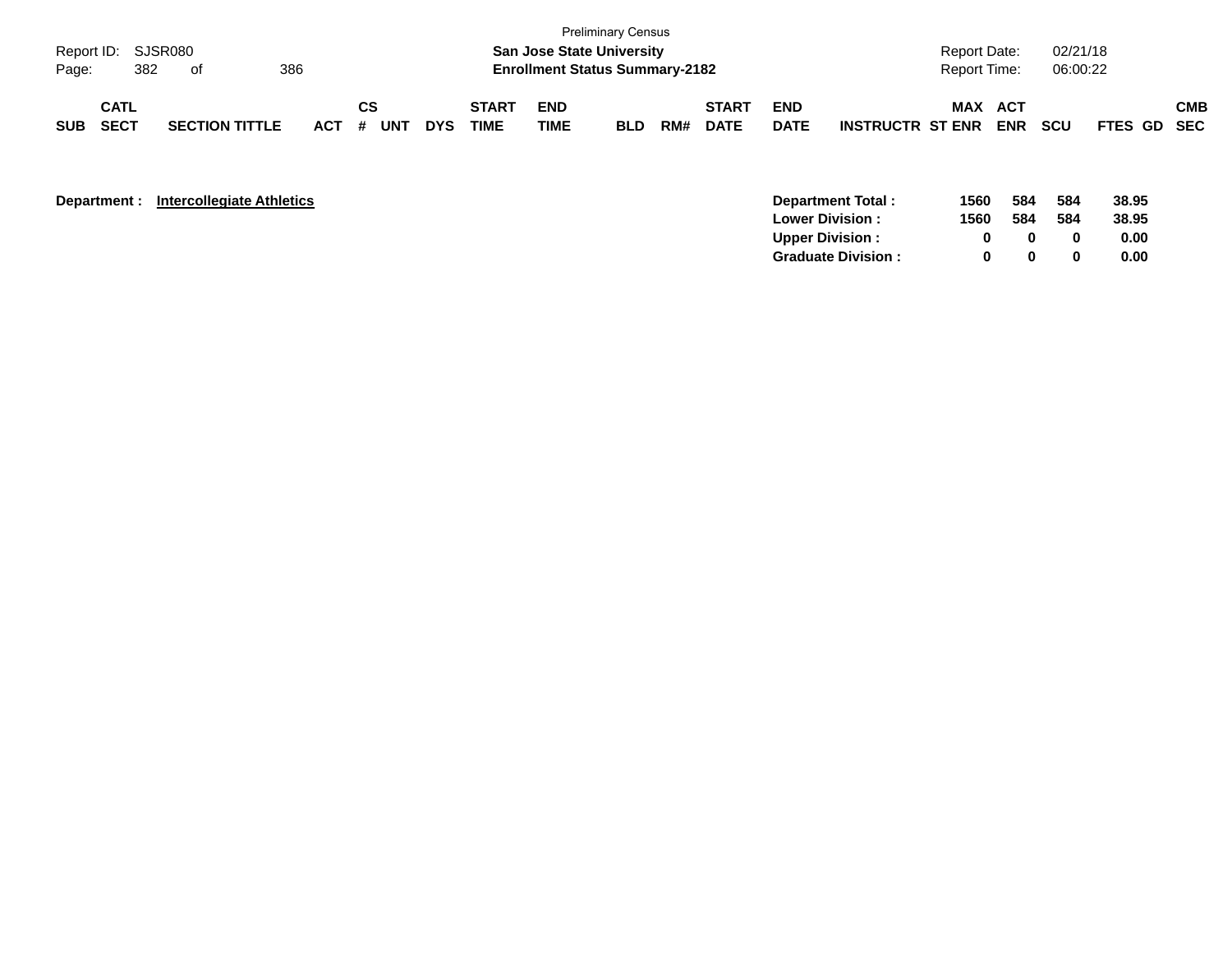|                    |             |     |                       |     |     |    |     |            |              |             | <b>Preliminary Census</b>             |     |              |             |                         |            |            |             |     |
|--------------------|-------------|-----|-----------------------|-----|-----|----|-----|------------|--------------|-------------|---------------------------------------|-----|--------------|-------------|-------------------------|------------|------------|-------------|-----|
| Report ID: SJSR080 |             |     |                       |     |     |    |     |            |              |             | <b>San Jose State University</b>      |     |              |             | <b>Report Date:</b>     |            | 02/21/18   |             |     |
| Page:              |             | 383 | of                    | 386 |     |    |     |            |              |             | <b>Enrollment Status Summary-2182</b> |     |              |             | <b>Report Time:</b>     |            | 06:00:22   |             |     |
|                    |             |     |                       |     |     |    |     |            |              |             |                                       |     |              |             |                         |            |            |             |     |
|                    | <b>CATL</b> |     |                       |     |     | СS |     |            | <b>START</b> | <b>END</b>  |                                       |     | <b>START</b> | <b>END</b>  | MAX                     | ACT        |            |             | СМВ |
| <b>SUB</b>         | <b>SECT</b> |     | <b>SECTION TITTLE</b> |     | ACT | #  | UN™ | <b>DYS</b> | TIME         | <b>TIME</b> | <b>BLD</b>                            | RM# | <b>DATE</b>  | <b>DATE</b> | <b>INSTRUCTR ST ENR</b> | <b>ENR</b> | <b>SCU</b> | FTES GD SEC |     |

| <b>COLLEGE GRAND TOTAL :</b> | 1560                           | 584          | 584 | 38.95 |
|------------------------------|--------------------------------|--------------|-----|-------|
|                              | 1560<br><b>Lower Division:</b> | 584          | 584 | 38.95 |
|                              | <b>Upper Division:</b>         | 0            |     | 0.00  |
|                              | <b>Graduate Division:</b><br>0 | <sup>0</sup> |     | 0.00  |
|                              |                                |              |     |       |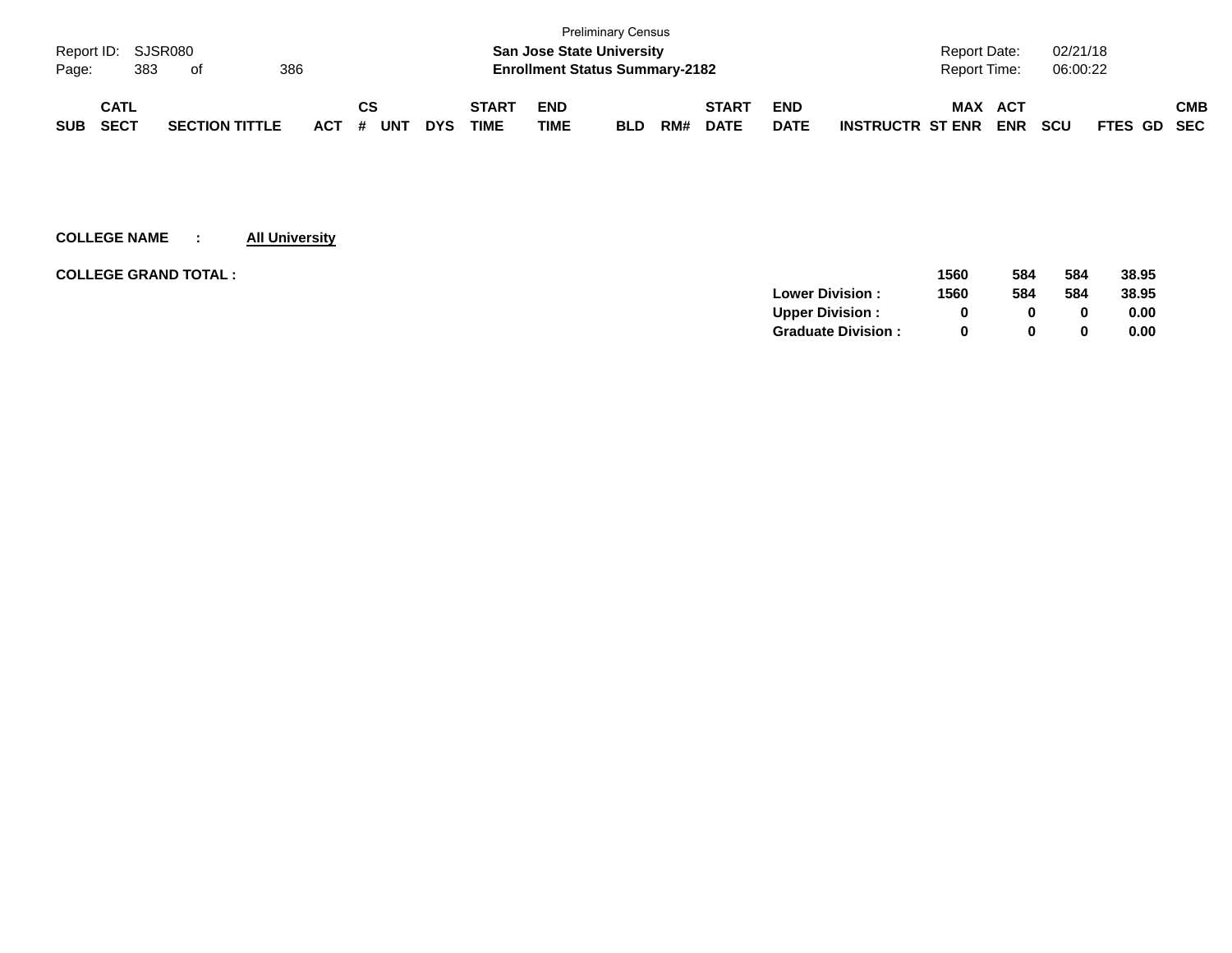|            |                    |     |                       |     |     |    |            |            |              |                                       | <b>Preliminary Census</b> |     |              |             |                         |                     |            |            |             |     |
|------------|--------------------|-----|-----------------------|-----|-----|----|------------|------------|--------------|---------------------------------------|---------------------------|-----|--------------|-------------|-------------------------|---------------------|------------|------------|-------------|-----|
|            | Report ID: SJSR080 |     |                       |     |     |    |            |            |              | <b>San Jose State University</b>      |                           |     |              |             |                         | <b>Report Date:</b> |            | 02/21/18   |             |     |
| Page:      |                    | 384 | of                    | 386 |     |    |            |            |              | <b>Enrollment Status Summary-2182</b> |                           |     |              |             |                         | <b>Report Time:</b> |            | 06:00:22   |             |     |
|            |                    |     |                       |     |     |    |            |            |              |                                       |                           |     |              |             |                         |                     |            |            |             |     |
|            | <b>CATL</b>        |     |                       |     |     | СS |            |            | <b>START</b> | <b>END</b>                            |                           |     | <b>START</b> | <b>END</b>  |                         | <b>MAX</b>          | <b>ACT</b> |            |             | СМВ |
| <b>SUB</b> | <b>SECT</b>        |     | <b>SECTION TITTLE</b> |     | ACT | #  | <b>UNT</b> | <b>DYS</b> | TIME         | TIME                                  | <b>BLD</b>                | RM# | <b>DATE</b>  | <b>DATE</b> | <b>INSTRUCTR ST ENR</b> |                     | <b>ENR</b> | <b>SCU</b> | FTES GD SEC |     |

| <b>COLLEGE GRAND TOTAL :</b> |                           | 0            | 0        | 0.00 |
|------------------------------|---------------------------|--------------|----------|------|
|                              | <b>Lower Division:</b>    | 0            | 0        | 0.00 |
|                              | <b>Upper Division:</b>    | 0            | 0        | 0.00 |
|                              | <b>Graduate Division:</b> | <sup>0</sup> | $\bf{0}$ | 0.00 |
|                              |                           |              |          |      |